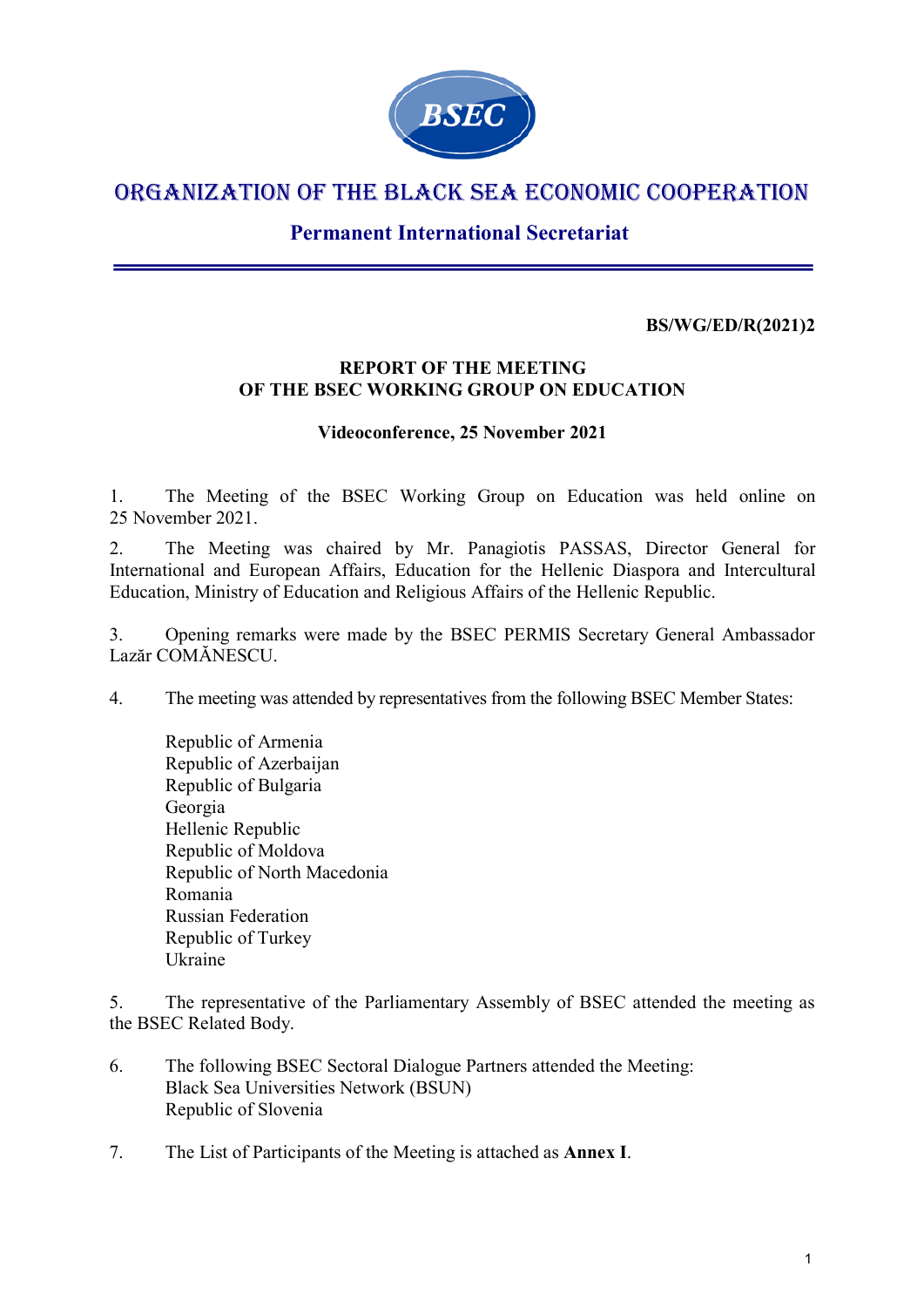## **AGENDA ITEM 1: ADOPTION OF THE AGENDA**

8. The Draft Agenda of the Meeting was discussed and adopted. The Agenda, as adopted, is attached as **Annex II**.

#### **AGENDA ITEM 2: IMPLEMENTATION OF THE RESOLUTIONS, DECISIONS AND RECOMMENDATIONS OF THE BSEC COUNCIL AND THE FOLLOW-UP OF THE DECLARATIONS AND JOINT STATEMENTS ADOPTED BY THE MINISTERS IN CHARGE OF EDUCATION**

9. The participants took note of the information provided by the BSEC PERMIS on the ways and dynamics of the implementation of the Resolutions, Decisions and Recommendations of the BSEC Council and the follow-up of Declarations and Statements adopted by the Ministers in charge of Education, since the last Meeting of the Working Group (online, 14 April 2021).

10. The Member States were requested to update the list containing the coordinates of their respective focal points in charge of Education (attached as **Annex III**) in order to facilitate a direct communication between the BSEC PERMIS and the relevant Ministries.

#### **AGENDA ITEM 3: EXCHANGING VIEWS ON RECENT DEVELOPMENT IN THE BSEC MEMBER STATES: ADDRESSING CURENT CHALLENGES AND SEIZING AVAIABLE OPPORTUNITIES BEYOND THE CRISES**

11. Following the conclusions of the last meeting of the Working Group, the participants continued to exchange views on the state of affairs in the context of addressing the challenges facing the sector due to the ongoing Covid-19 pandemic. The delegations of the Hellenic Republic, Romania and the Russian Federation shared comprehensive information on recent developments in their respective countries regarding the measures taken to ensure smooth and sustainable education process.

12. The Working Group took note of the document *"Sharing experiences and exchanging views on possible regional cooperation in support of education in the context of Covid-19 pandemic: tackling ongoing challenges and seizing available opportunities beyond the crises"*, prepared by BSEC PERMIS, based on contributions received on lessons learned and best practices applied in the Member States, in order to promote possible measures and mechanisms with a broader, regional effect to mitigate the negative effects of the pandemic (attached as **Annex IV to the Report)**.

#### **AGENDA ITEM 4: CONSIDERATION OF CONCRETE PROPOSALS ON THE IMPLEMENTATION OF THE JOINT PROGRAMMES**

13. Within this Agenda Item, the following sub-items were considered:

#### **a) Creation of a Leaflet/Brochure on Higher Education in Black Sea Region;**

14. The participants took note of the information provided by the Hellenic Republic on the progress of finalizing the leaflet/brochure on Higher Education in the Black Sea Region, underlining that although the proposal was introduced to the Working Group in 2018, not all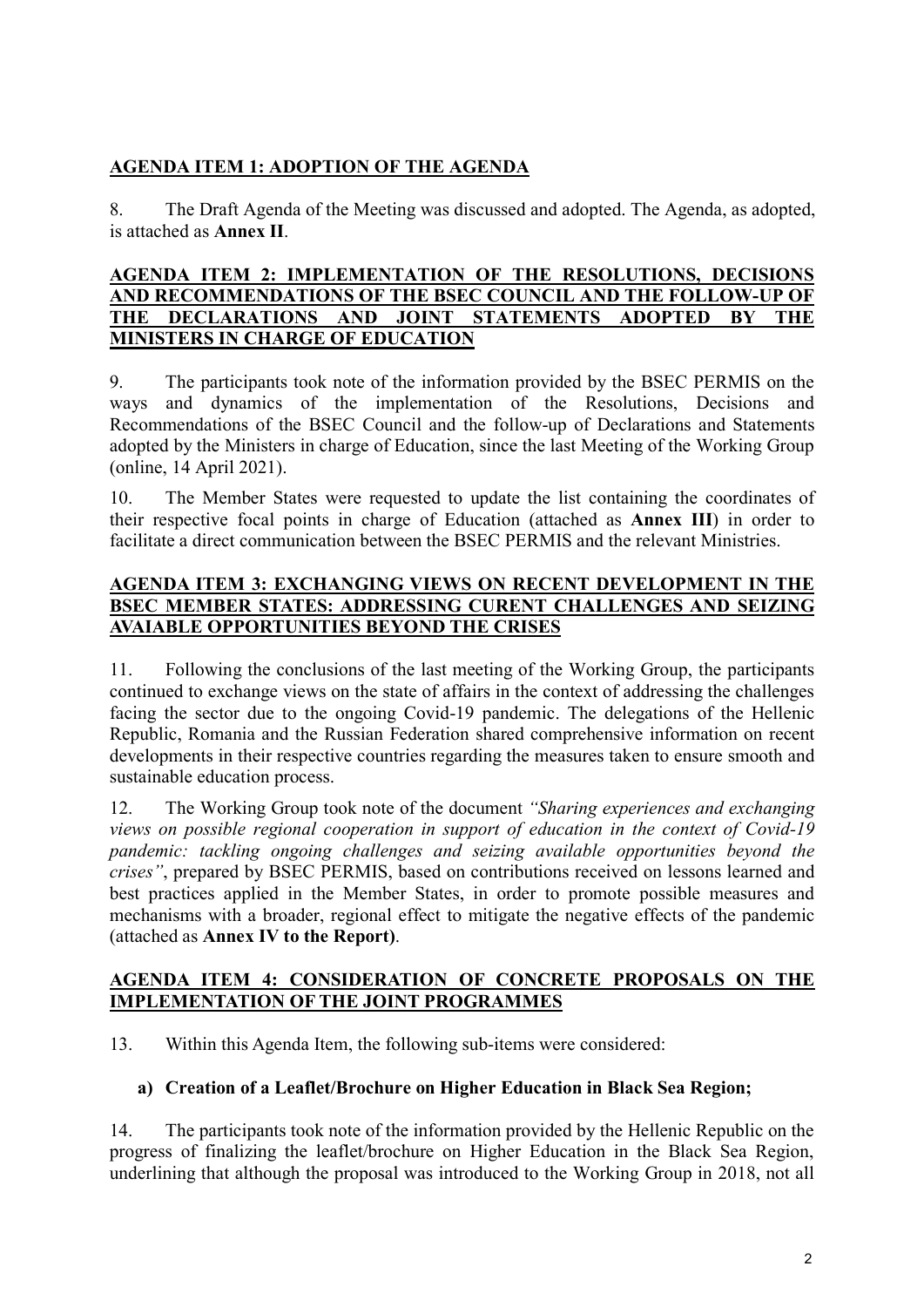Member States provided necessary information on the matter. At the same time, some of the contributions received so far from the Member States should be updated, as some changes may have occurred in the meantime, inter alia due to the situation caused by the COVID-19 pandemic.

15. Accordingly, the Ministry of Education and Religious Affairs of the Hellenic Republic will send the received contributions to the Member States for the necessary updates and adjustments in order to finalize the text of the brochure. For easier data processing, the Member States were invited to submit relevant data in Word format according to the structure set by the above Hellenic Ministry (attached as **Annex V**) in order to obtain comparable data. The deadline for submitting relevant feedback is **15 February 2022**.

16. The PERMIS reminded of the absence of contributions from some Member States and accordingly invited them to submit their written contributions to the Ministry of Education, Research and Religious Affairs of the Hellenic Republic (to Ms. Maria FASSARI, e-mail:  $des-c2@minedu.gov.gr)$  $des-c2@minedu.gov.gr)$ , within the same deadline, as to be included in the final text of the leaflet.

#### **b) Information Network in Recognition and Equivalency of Qualification in Higher Education among BSEC Member States;**

17. Upon the proposal of the Republic of Turkey, the Working Group decided to remove the above sub-item from the agenda of the future Working Group meetings.

18. The Working Group took note of the possibility of the further development of this initiative in a bilateral or multilateral format.

## **c) Black Sea Academic and Research Cooperation Facilitation Association;**

19. The delegation of the Russian Federation informed the Working Group on the development of the BSAARC FA initiative, the current stage of its registration process and the possibilities of the involvement of the interested parties from the Black Sea Region that will become available in the beginning of 2022.

20. Following the deliberations on the issue, the Working Group decided to continue the consideration of this item at its next meeting.

## **d) Other project proposals**

21. The delegation of the Russian Federation proposed to consider organizing an essay competition for students linked to the  $30<sup>th</sup>$  Anniversary of the BSEC, which will be celebrated in 2022 entitled "*50 Years of BSEC – a vision of the Youth about the future and role of the Organization, its objectives, challenges and future areas of cooperation".* The same delegation expressed its readiness to prepare a relevant concept note, which will be sent to the members of the Working Group in a timely manner.

22. The Working Group supported the above proposal.

## **AGENDA ITEM 5: YOUTH AND SPORTS ISSUES AND EDUCATION**

23. The participants took note of the information provided by the BSEC PERMIS on the topic.

## **AGENDA ITEM 6: OUTCOME OF THE DRAWING COMPETITION ON THE BLACK SEA ENTITLED "***CULTURAL MONUMENTS OF THE BSEC COUNTRIES ARE OUR COMMON HERITAGE***", INITIATED BY THE MINISTRY OF**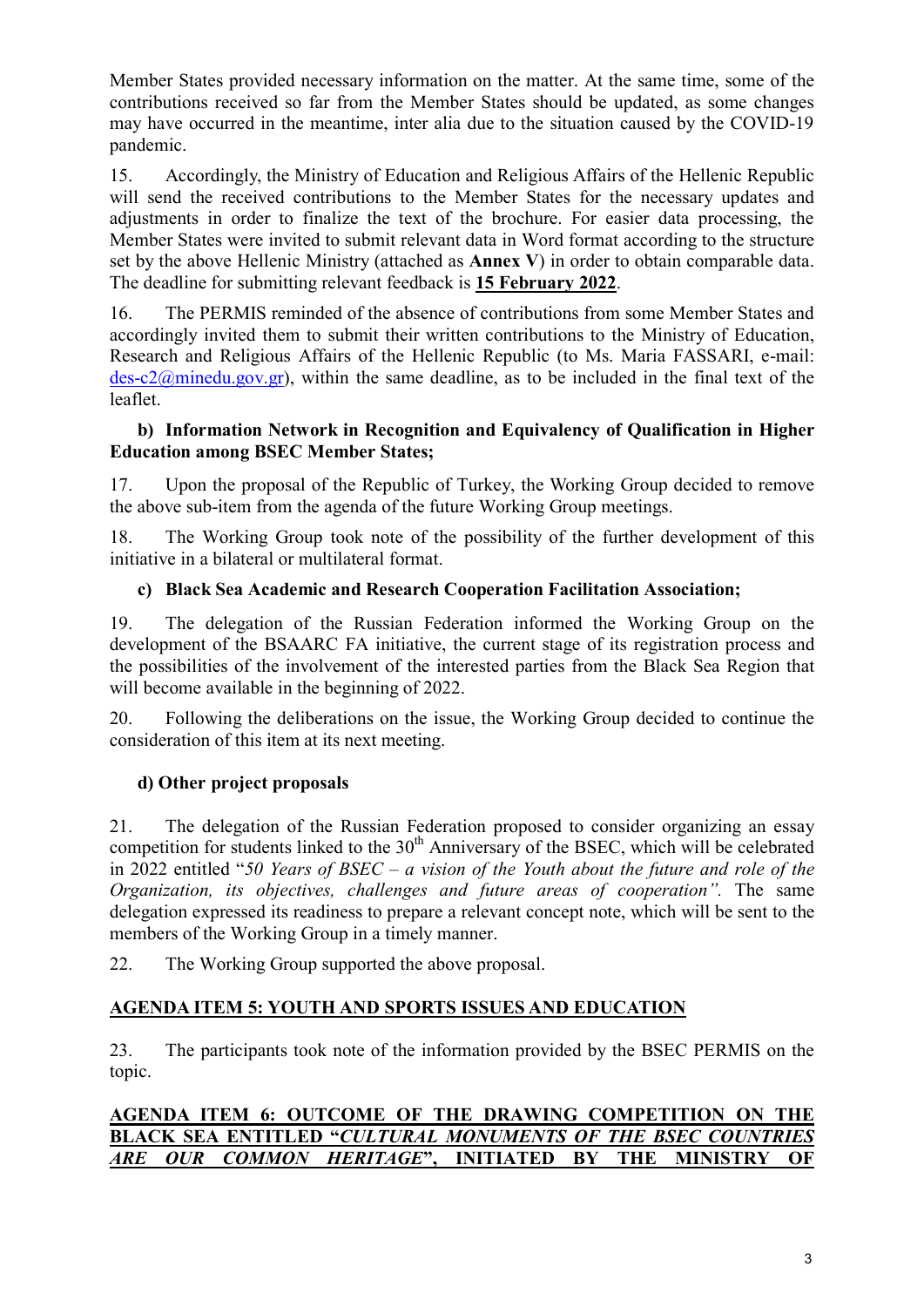## **EDUCATION AND RELIGIOUS AFFAIRS OF THE HELLENIC REPUBLIC, AS THE COUNTRY-COORDINATOR OF THE WORKING GROUP ON EDUCATION**

24. The delegation of the Hellenic Republic informed about the state of affairs regarding the Drawing Competition entitled *"Cultural Monuments of the BSEC Countries are our Common Heritage",* initiated by the Ministry of Education and Religious Affairs of the Hellenic Republic, under their Country-Coordinatorship of the Working Group*.* The above competition addressed to Secondary Education students aged 16-17 from all Member States, was launched in September and ended on the 5 November 2021, the Concept Note prepared by the above Ministry was communicated to the BSEC Member States by the BSEC PERMIS Note BS/INFO.2021.0333 dated 17 September 2021 (Attached as **Annex VI to the Report)**.

25. Given that only three Member States responded to the above call and submitted their contributions within the deadline, a number which is insufficient for the proper selection of the best works, the initiator of the competition – the Hellenic side and the Secretariat decided to extend the deadline for submission of drawing works until **15 February 2022**.

26. Moreover, as the above initiative provides a good platform for further promoting the spirit of cooperation among young generations in the Black Sea region and contributes to raising their awareness of the importance of BSEC, the Secretariat encouraged the Member States to promote the initiative among relevant school students (aged 16-17) to respond positively. Even more so, BSEC PERMIS expressed its readiness to take all necessary preparatory steps, with the assistance of the Country-Coordinator, to exhibit the best works from this, as well as from the previous competition *"Black Sea; the Sea that Unites Us"*, during 2022, in the context of marking the thirtieth anniversary of the Organization.

## **AGENDA ITEM 7: COOPERATION WITH REGIONAL AND INTERNATIONAL ORGANIZATIONS IN THE FIELD OF EDUCATION**

27. The representative of PABSEC provided the information on its current and forthcoming activities in the field of education.

28. The Black Sea Universities Network (BSUN) Secretary General Prof. Eden MAMUT provided comprehensive information about the ongoing activities and events organized with the aim of addressing the global challenges and better supporting sustainable socioeconomic development in the wider Black Sea region; the presentation is attached as **Annex VII**.

29. In addition, the representative of the Republic of Armenia briefed the participants about the Black Sea Universities Network Congress 2021 on the topic *"Role of Universities in Solving Complex Challenges"* organized as a hybrid event (in Yerevan and online), between 13–15 October 2021, where the BSEC PERMIS Secretary General, Ambassador Lazăr COMĂNESCU, addressed the participants with a video message.

30. The representative of the Hellenic Republic shared information about the recent activities of the *European Center for Modern Languages (ECML/CELV) of the Council of Europe, the Observatory on History Teaching in Europe (OHTE) within the framework of the Enlarged Partial Agreements (EPA) of the Council of Europe* and *the Council of Europe Platform on Ethics, Transparency and Integrity in Education (ETINED)* and reiterated to the Working Group its proposal to consider and examine possible forms of cooperation with international organizations.

## **AGENDA ITEM 8: ANY OTHER BUSINESS**

31. The participants exchanged views on the future activities of the Working Group and identified some concrete ideas and suggestions on how to enrich the next Plan of Actions of the Working Group.